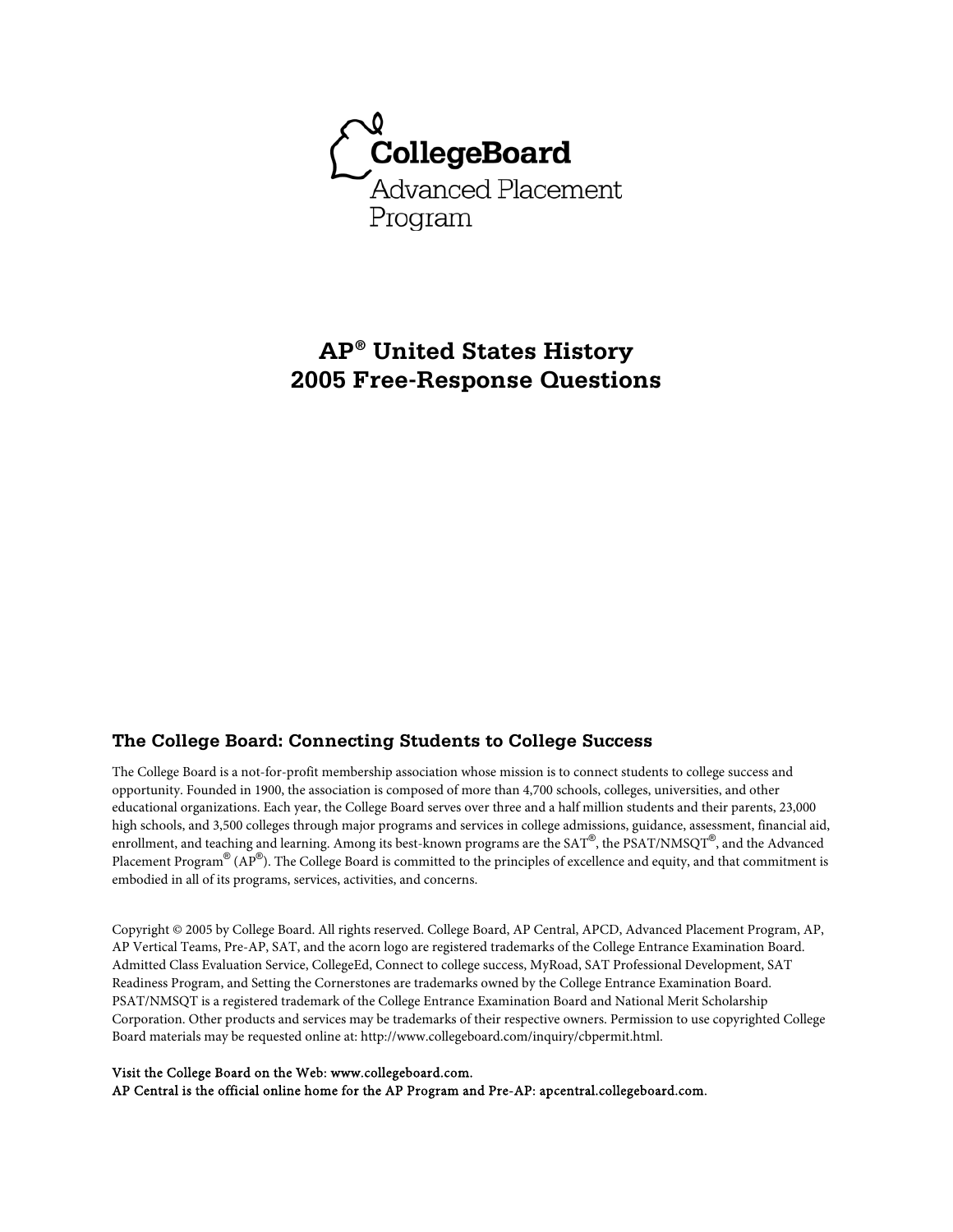### **UNITED STATES HISTORY**

**SECTION II** 

**Part A** 

**(Suggested writing time—45 minutes)** 

**Percent of Section II score—45** 

**Directions:** The following question requires you to construct a coherent essay that integrates your interpretation of Documents A-J and your knowledge of the period referred to in the question. High scores will be earned only by essays that both cite key pieces of evidence from the documents and draw on outside knowledge of the period.

 1. To what extent did the American Revolution fundamentally change American society? In your answer, be sure to address the political, social, and economic effects of the Revolution in the period from 1775 to 1800.

**Document A** 



Copyright © 2005 by College Entrance Examination Board. All rights reserved. Visit apcentral.collegeboard.com (for AP professionals) and www.collegeboard.com/apstudents (for AP students and parents).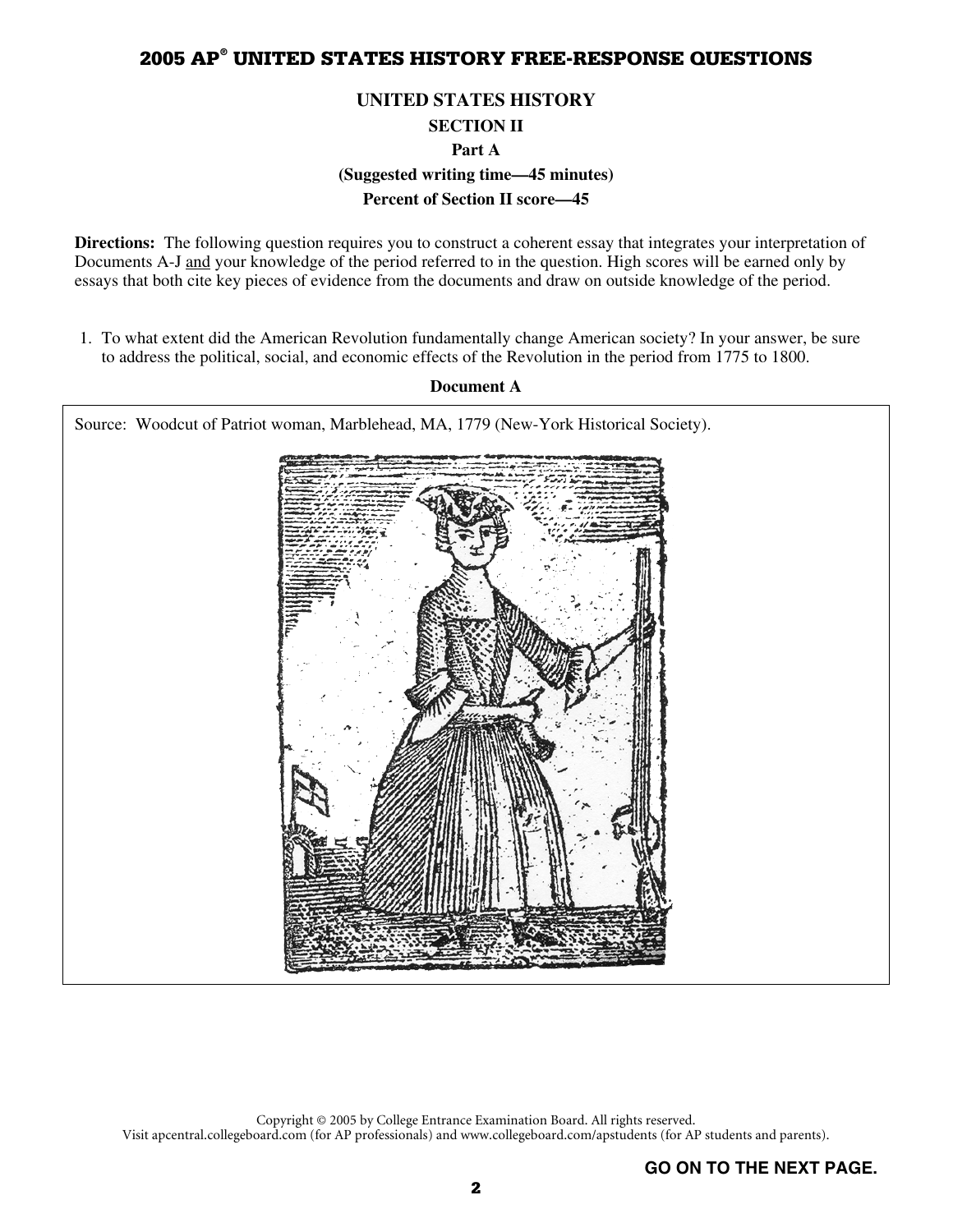**Document B** 

Source: *Pennsylvania Packet*, 1779.

Awake, Americans, to a sense of your danger. No time to be lost. Instantly banish every Tory from among you. Let America be sacred alone to freemen.

Drive far from you every baneful wretch who wishes to see you fettered with the chains of tyranny. Send them where they may enjoy their beloved slavery to perfection—send them to the island of Britain; there let them drink the cup of slavery and eat the bread of bitterness all the days of their existence— there let them drag out a painful life, despised and accursed by those very men whose cause they have had the wickedness to espouse. Never let them return to this happy land— never let them taste the sweets of that independence which they strove to prevent. Banishment, perpetual banishment, should be their lot.

#### **Document C**

Source: Message to Congress from the Chickasaw Chiefs, July 1783.

When our great father the King of England called away his warriors, he told us to take your People by the hand as friends and brothers. . . . It makes our hearts rejoice to find that our great father, and his children the Americans have at length made peace, which we wish may continue as long as the Sun and Moon. And to find that our Brothers the Americans are inclined to take us by the hand, and smoke with us at the great fire, which we hope will never be extinguished.

#### **Document D**

Source: Statutes at Large of Virginia, 1786.

Be it enacted by the general Assembly, that no man shall be compelled to frequent or support any religious worship, place, or ministry whatsoever . . . but that all men shall be free to profess, and by argument to maintain, their opinion in matters of religion.

#### **Document E**

Source: United Indian Nations, Speech at the Confederate Council, 1786.

Brethren of the United States of America: It is now more than three years since peace was made between the King of Great Britain and you, but we, the Indians, were disappointed, finding ourselves not included in that peace . . . for we thought that its conclusion would have promoted a friendship between the United States and the Indians. . . . You kindled your council fires where you thought proper, without consulting us, at which you held separate treaties and have entirely neglected our plan of having a general conference with the different nations of the confederacy.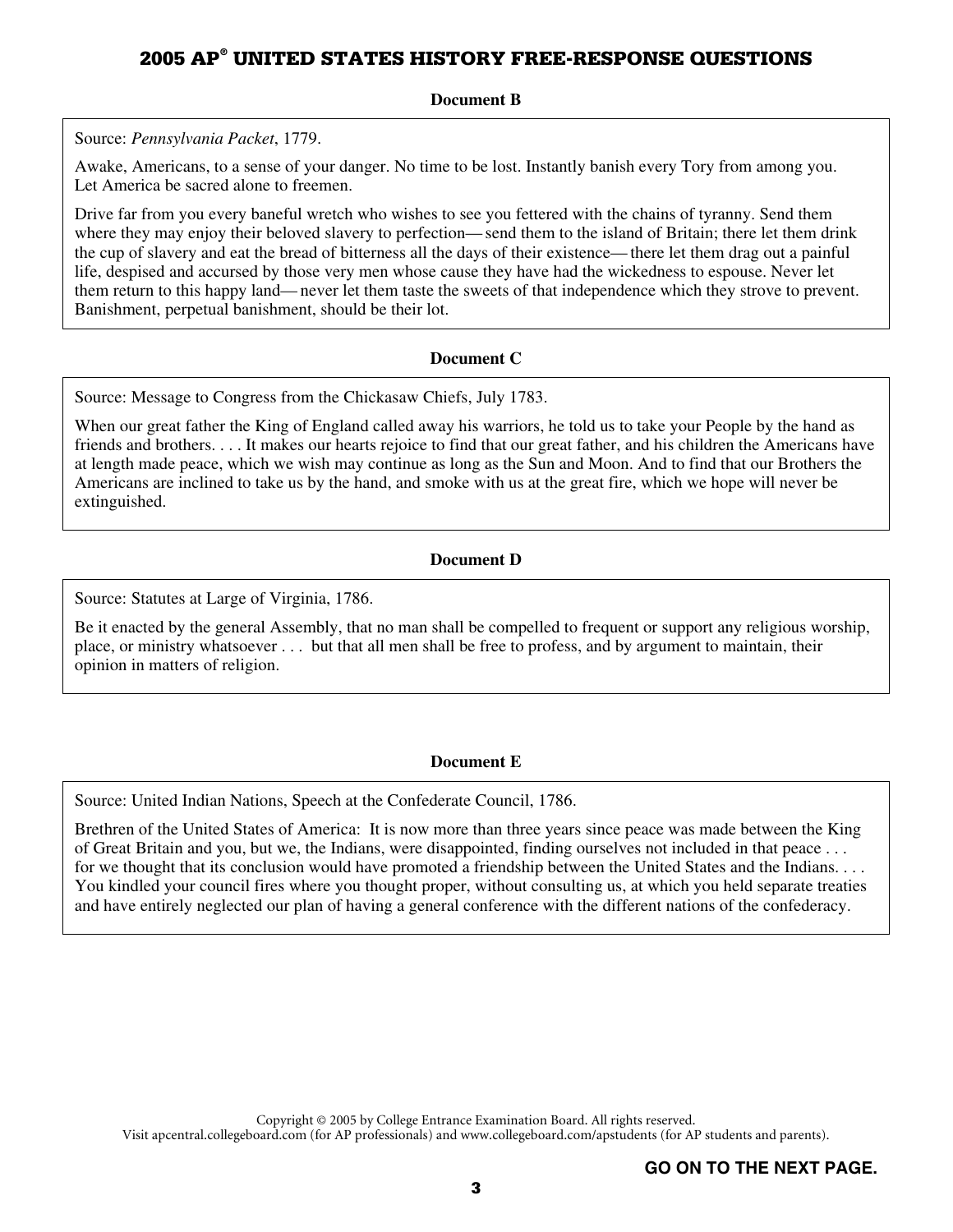

**Document F**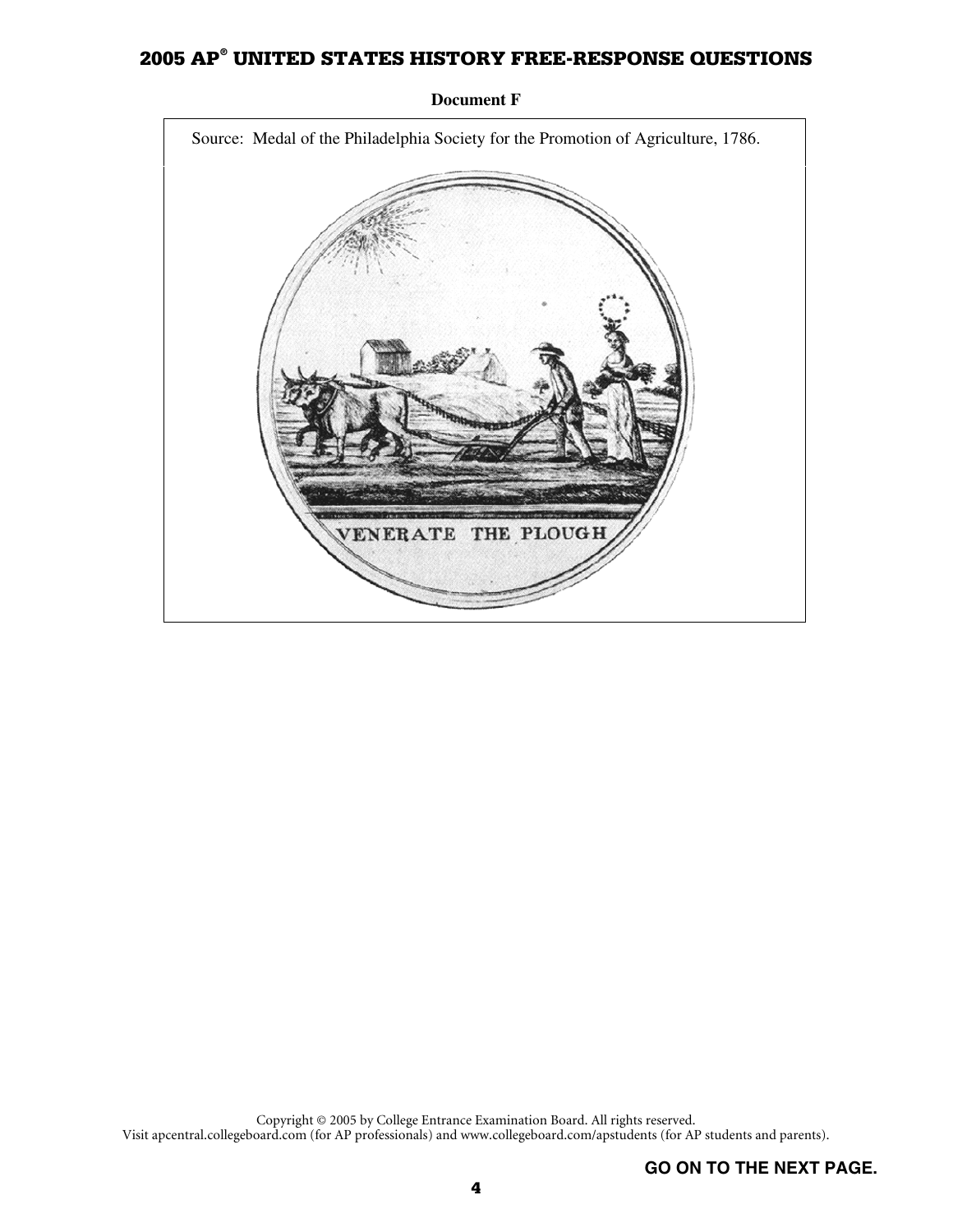#### **Document G**

Source: Letter from Abigail Adams to Thomas Jefferson, 1787.

With regard to the tumults in my native state, which you inquire about, I wish I could say that report had exaggerated them. It is too true Sir, that they have been carried to so alarming a height as to stop the courts of justice in several counties. Ignorant, restless desperados, without conscience or principles, have led a deluded multitude to follow their standard, under pretense of grievances which have no existence but in their imaginations. Some of them were crying out for a paper currency, some for an equal distribution of property.

#### **Document H**

Source: *An Ordinance for the Government of the Territory of the United States Northwest of the River Ohio*, 1787.

Article 6th. There shall be neither slavery nor involuntary servitude in the said territory, otherwise than in the punishment of crimes whereof the party shall have been duly convicted: Provided, always, That any person escaping into the same, from whom labor or service is lawfully claimed in any one of the original States, such fugitive may be lawfully reclaimed and conveyed to the person claiming his or her labor or service as aforesaid.

#### **Document I**

Source: James Madison in *The Federalist*, number 51, 1788.

Ambition must be made to counteract ambition. . . . It may be a reflection on human nature that such devices should be necessary to control the abuses of government. But what is government itself, but the greatest of all reflections on human nature? If men were angels, no government would be necessary. . . . In framing a government which is to be administered by men over men, the great difficulty lies in this: you must first enable the government to control the governed; and in the next place oblige it to control itself.

#### **Document J**

Source: Molly Wallace, valedictory address, Young Ladies' Academy of Philadelphia, 1792.

What then must my situation be, when my sex, my youth and inexperience all conspire to make me tremble at the task which I have undertaken? But the friendly encouragement, which I behold in almost every countenance, enables me to overcome difficulties, that would otherwise be insurmountable. With some, however, it has been made a question, whether we ought ever to appear in so public a manner. Our natural timidity, the domestic situation to which, by nature and custom we seem destined, are urged as arguments against what I now have undertaken: Many sarcastical observations have been handed out against female oratory: But to what do they amount? Do they not plainly inform us, that, because we are females, we ought therefore to be deprived of what is perhaps the most effectual means of acquiring a just, natural and graceful delivery? No one will pretend to deny, that we should be taught to read in the best manner. And if to read, why not to speak?

### **END OF DOCUMENTS FOR QUESTION 1**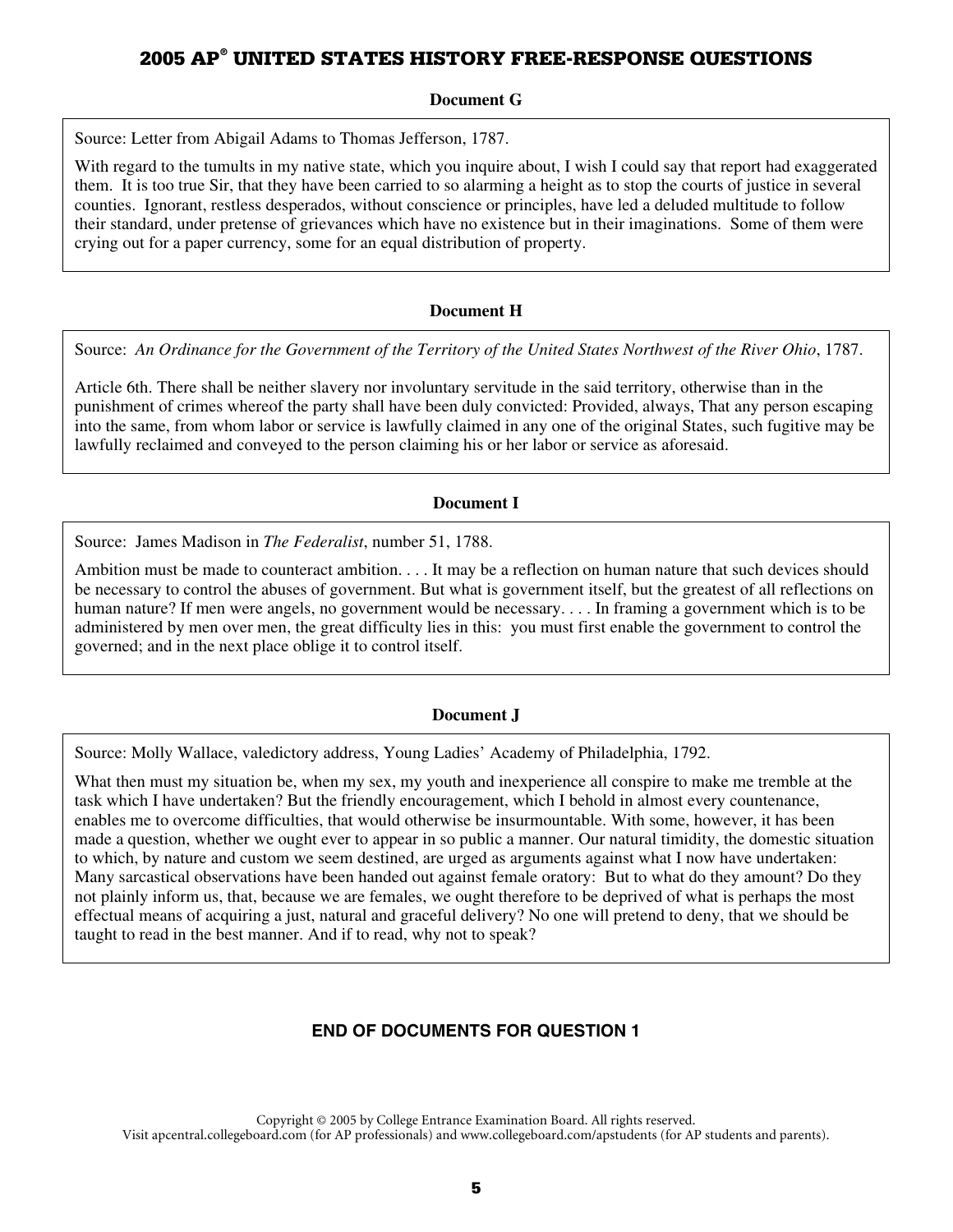#### **UNITED STATES HISTORY**

#### **SECTION II**

### **Part B and Part C (Suggested total planning and writing time—70 minutes) Percent of Section II score—55**

#### **Part B**

**Directions:** Choose ONE question from this part. You are advised to spend 5 minutes planning and 30 minutes writing your answer. Cite relevant historical evidence in support of your generalizations and present your arguments clearly and logically.

- 2. Compare and contrast the ways in which economic development affected politics in Massachusetts and Virginia in the period from 1607 to 1750.
- 3. To what extent did the debates about the Mexican War and its aftermath reflect the sectional interests of New Englanders, westerners, and southerners in the period from 1845 to 1855 ?